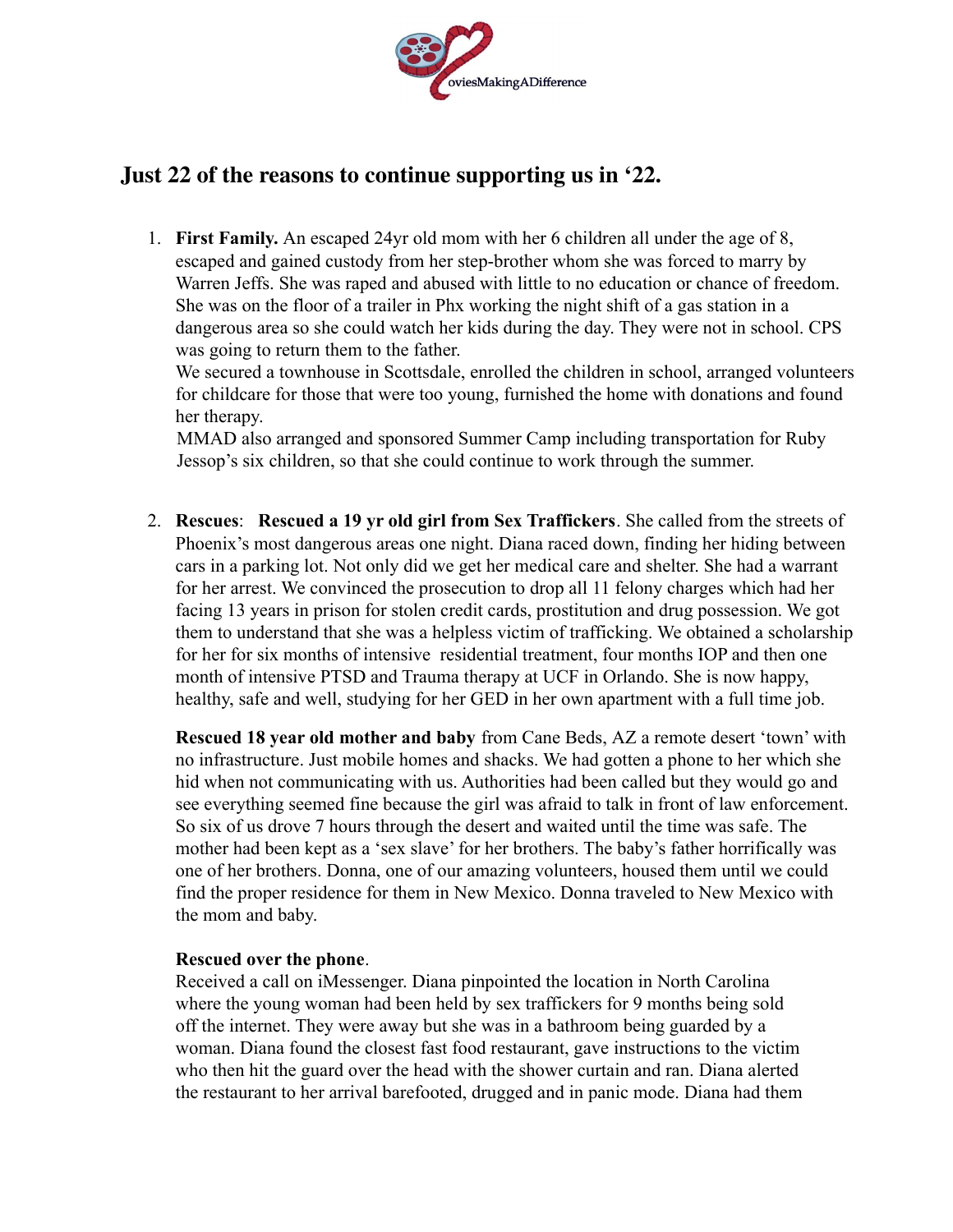

call 911 who immediately got her to the hospital for a DNA test. Authorities were called, and before traffickers had arrived back to their house of horror, they were apprehended. Diana testified remotely along with the young woman and the predators are now in prison.

Young women now hear of us through word of mouth and contact us on Facebook Messenger. Once we gain their trust, we find out as much as we can regarding what they are experiencing and assess their level of present danger.

If they need immediate assistance, we get law enforcement involved, arrange transportation to the nearest airport and fly them to our Safe House in FL. If they are not ready to make the break as the majority are not, we keep in touch with them daily until they not only gain courage and confidence to make a strategic plan of how to exit most safely and quietly. Diana will then drive or fly to wherever they are, and escort them to our Florida Safe House or to a volunteer's residence in Scottsdale, if it is short term.

- 3. **Safe House**. Upon rescue or an emergency phone call, we immediately get our young person out of harm's way and transport them to our Safe House in Florida. We give them food, clothing and all basic necessities. We assess their immediate needs and begin to put together a plan of action for support. Most of all we give them love and understanding. Although we usually recommend leaving the area where the trauma has been occurring, we have also provided housing for six young people from Palm Beach County.
- 4. **Working with the prosecution**. We have saved 7 young people from prison through our MMAD program of guidance and support. We are now well known as the go-to team in the UT court system.
- 5. **Deterred Traffickers in Utah**. When neither the local police, Polaris nor Underground Railroad would help a 19 year old girl with known sex traffickers at her door who already forcefully 'groomed' two of her friends, the only thing Diana could think of was to tell the young woman to slide the MoviesMakingADifference business card that she was given by someone at an AA meeting that we had helped before. She told them that an advocacy anti-trafficking organization was helping her. It worked. We are now helping her move forward in her life. All alone out of Foster Care, this is the second time this has happened. That first predator is luckily now in prison.
- 6. **Gift of Sight**. We gave our legally blind young man sight with a special corrective contact lens enabling him to see properly for the first time in decades.
- 7. **Safe Havens**. We have Safe Havens in quite a few states for young women and men who miraculously don't have addiction issues but need intensive trauma therapy and coping lifeskills. But as the need becomes greater, we are in desperate need of more.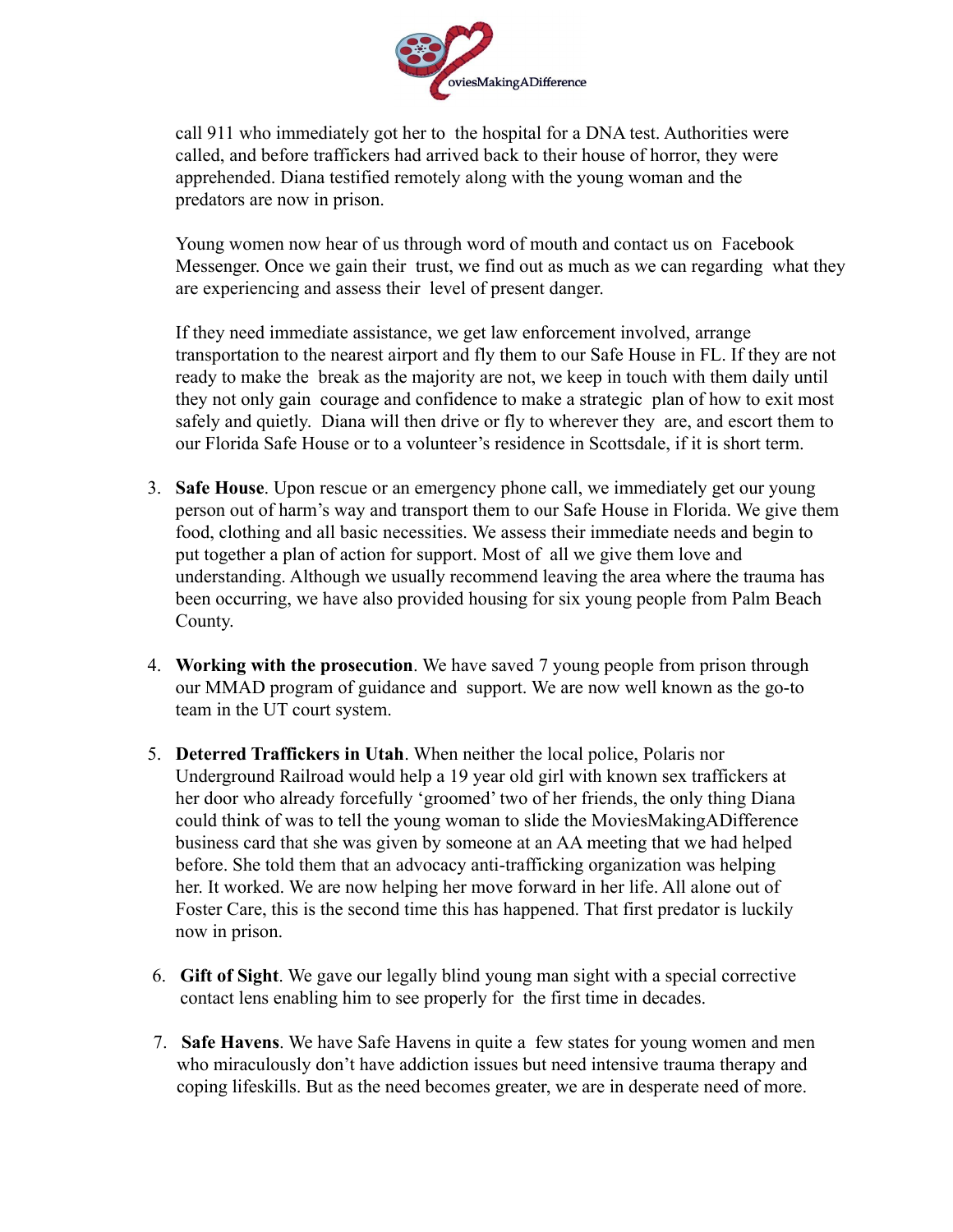

- 8. **Addiction Treatment ~ Faith Farm**. With our first young man paving the way 6 years ago, MMAD to date has helped 15 young men start on their path to a new life. Our first graduate completed the Faith Farm program in June 2016. After flourishing in sober living houses in which MMAD sponsors the first month. Most are now working in construction and handyman work and proudly supporting themselves.
- 9.. **Reading Program** One of the many young survivors of child labor with little to no schooling, our first scholarship recipient has started on-line one-on-one at **Love 2 Read.**
- 10. **PAX Campus IOP**. We obtained scholarships for our young adults for Intensive Outpatient Programs while working and getting GEDs. 3 have completed their 4 month programs with accolades.
- 11. **Young Women Enter Faith Farm and Phoenix Dream Center**. Young women are flown to either West Palm Beach, FL or Phoenix, AZ and are furnished with basic needs and admitted to the facilities for treatment and counseling.
- 12. **GEDs**. We enrolled 26 of our survivors in classes to prepare them for the GED exams, with 24 of the 26 passing the test.
- 13. **Resumes**. We help our young people create professional resumes and have found employment for numerous survivors after treatment.
- 14. **Work Training**. Waitress training was arranged for Ruby so that she could leave her dangerous job working overnights in the gas station. We then assisted in job placement at "The 5 & Diner" giving her just the self confidence that she needs. Ruby became Manager at The 5  $&$  Diner!
- 15. **New Business Owners**. We helped develop a business plan and 3 of our young men have launched their own business.
- 16. **Christmas'**. Brought Christmas to Colorado City for the first time as it has been outlawed there for many decades. We gave Christmas trees to 40 mothers and provided gifts for hundreds of children.

**Christmas Presents**. We purchase and mail individual Christmas presents to over 60 of our MMAD youths, living around the States and Canada. Most are given presents for the first time in their lives.

17. **Baseball League**. We secured a gifted young man deprived of sports growing up in Colorado City, a place on a baseball league. It turns out he is an exceptional baseball player and become team captain.